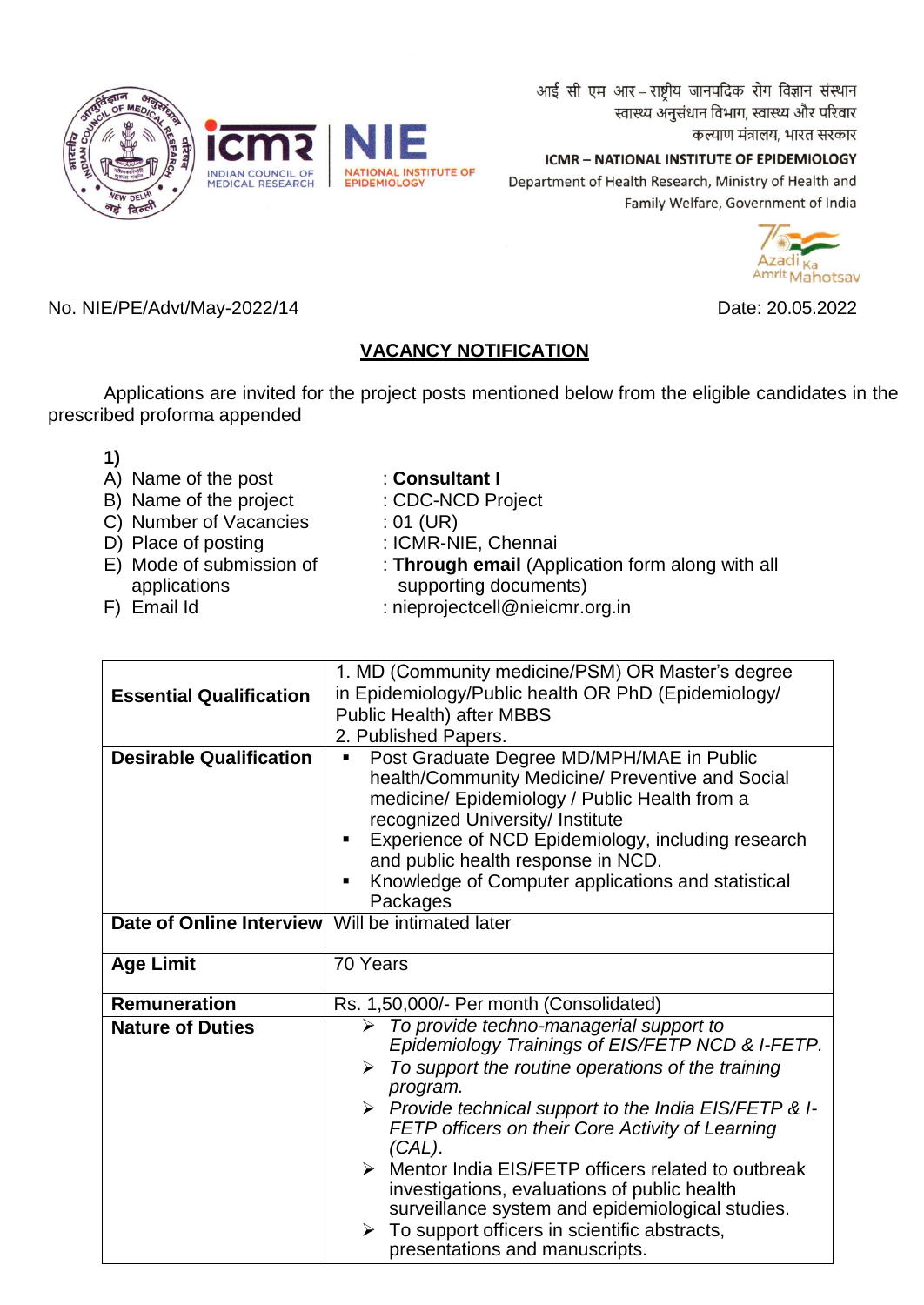|                 | $\triangleright$ Any other work assigned by the EIS/FETP course<br>coordinator |
|-----------------|--------------------------------------------------------------------------------|
| <b>Duration</b> | 1 Year                                                                         |

# **2)**

| A) Name of the post      | : Consultant II                                  |
|--------------------------|--------------------------------------------------|
| B) Name of the project   | : CDC-NCD Project                                |
| C) Number of Vacancies   | : 01 (UR)                                        |
| D) Place of posting      | : ICMR-NIE, Chennai                              |
| E) Mode of submission of | : Through email (Application form along with all |
| applications             | supporting documents)                            |
| F) Email Id              | : nieprojectcell@nieicmr.org.in                  |

|                                | 1. MD (Community medicine/PSM) OR Master's degree                                                                                                                                                                                                                                                                                                          |  |  |  |  |
|--------------------------------|------------------------------------------------------------------------------------------------------------------------------------------------------------------------------------------------------------------------------------------------------------------------------------------------------------------------------------------------------------|--|--|--|--|
| <b>Essential Qualification</b> | in Epidemiology/Public health OR PhD (Epidemiology/                                                                                                                                                                                                                                                                                                        |  |  |  |  |
|                                | Public Health) after MBBS                                                                                                                                                                                                                                                                                                                                  |  |  |  |  |
|                                | 2. Published Papers.                                                                                                                                                                                                                                                                                                                                       |  |  |  |  |
| <b>Desirable Qualification</b> | Post Graduate Degree MD/MPH/MAE in Public<br>٠<br>health/Community Medicine/ Preventive and Social<br>medicine/ Epidemiology / Public Health from a<br>recognized University/ Institute<br>Experience of NCD Epidemiology, including research<br>and public health response in NCD.<br>Knowledge of Computer applications and statistical<br>٠<br>Packages |  |  |  |  |
| Date of Online Interview       | Will be intimated later                                                                                                                                                                                                                                                                                                                                    |  |  |  |  |
| <b>Age Limit</b>               | 70 Years                                                                                                                                                                                                                                                                                                                                                   |  |  |  |  |
| <b>Remuneration</b>            | Rs. 1,25,000/- Per month (Consolidated)                                                                                                                                                                                                                                                                                                                    |  |  |  |  |
| <b>Nature of Duties</b>        | $\triangleright$ To provide techno-managerial support to                                                                                                                                                                                                                                                                                                   |  |  |  |  |
|                                | Epidemiology Trainings of EIS/FETP NCD & I-FETP.                                                                                                                                                                                                                                                                                                           |  |  |  |  |
|                                | $\triangleright$ To support the routine operations of the training<br>program.                                                                                                                                                                                                                                                                             |  |  |  |  |
|                                | > Provide technical support to the India EIS/FETP & I-<br>FETP officers on their Core Activity of Learning<br>$(CAL)$ .                                                                                                                                                                                                                                    |  |  |  |  |
|                                | > Mentor India EIS/FETP officers related to outbreak<br>investigations, evaluations of public health<br>surveillance system and epidemiological studies.                                                                                                                                                                                                   |  |  |  |  |
|                                | $\triangleright$ To support officers in scientific abstracts,<br>presentations and manuscripts.                                                                                                                                                                                                                                                            |  |  |  |  |
|                                | $\triangleright$ Any other work assigned by the EIS/FETP course<br>coordinator                                                                                                                                                                                                                                                                             |  |  |  |  |
| <b>Duration</b>                | 1 Year                                                                                                                                                                                                                                                                                                                                                     |  |  |  |  |

- **3)**
- 
- C) Number of Vacancies : 01 (SC)
- 
- D) Place of posting<br>E) Mode of submission of
- 
- 
- A) Name of the post : **Project Technical Assistant**<br>
B) Name of the project : Causal Inference from Observ : Causal Inference from Observational Studies (CAUSIT)
	-
	-
- Place of posting : ICMR-NIE, Chennai<br>
Mode of submission of : **Through email** (Application form along with all<br>
applications supporting documents) applications supporting documents)<br>F) Email Id : nieprojectcell@nieicmr.c
	- : [nieprojectcell@nieicmr.org.in](mailto:nieprojectcell@nieicmr.org.in)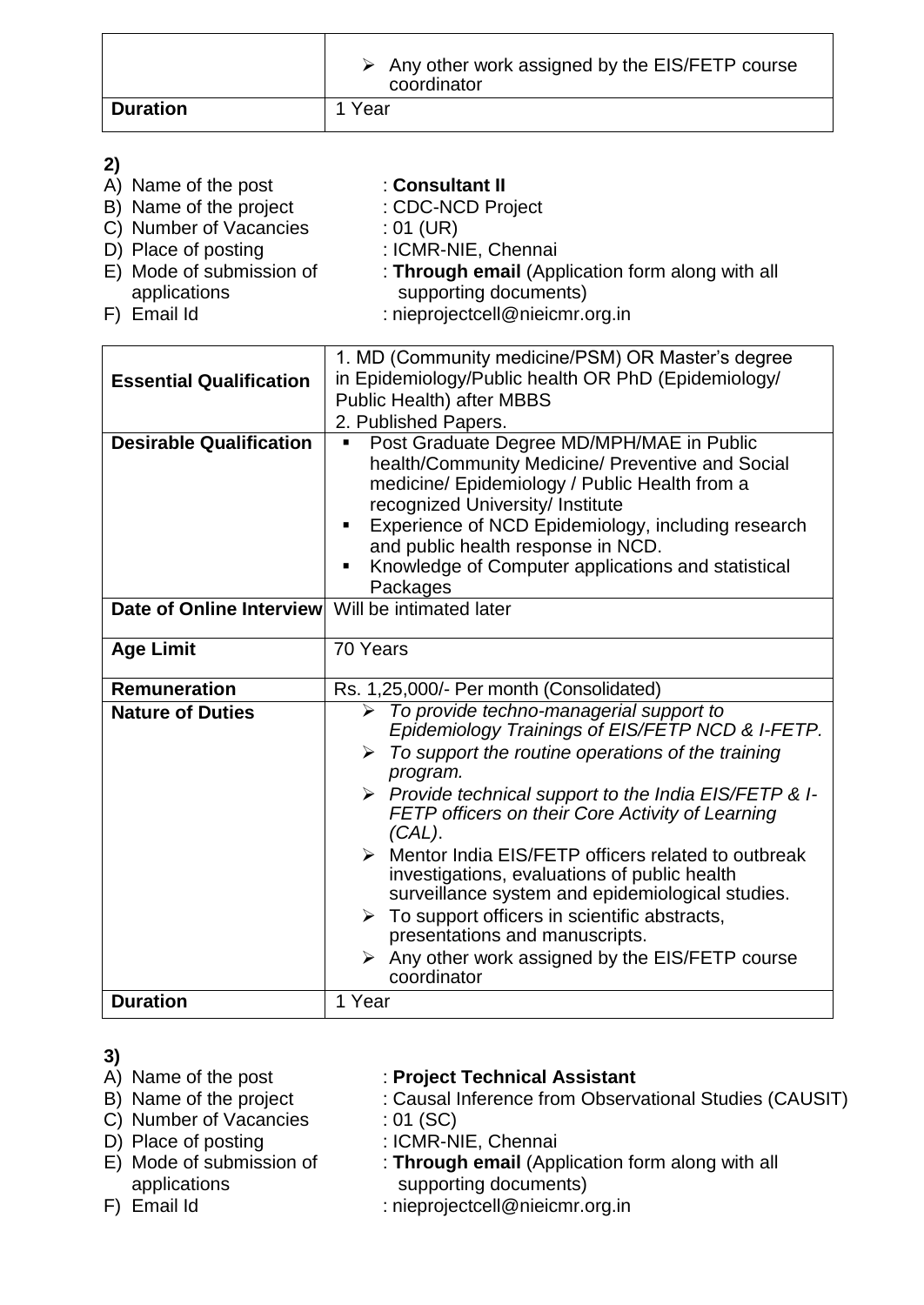| <b>Essential Qualification</b> | Electronic<br>media/Mass<br><b>Bachelor</b><br>degree<br>in<br>$\bullet$<br>communication/Cinematography/Electronics/visual arts<br>from a recognized university with three years work<br>experience in videography/ multimedia/ graphic<br>designing/ visual editing/ TV program production<br>OR.                                                                                                                                                                                                                                                                                                   |  |  |  |  |
|--------------------------------|-------------------------------------------------------------------------------------------------------------------------------------------------------------------------------------------------------------------------------------------------------------------------------------------------------------------------------------------------------------------------------------------------------------------------------------------------------------------------------------------------------------------------------------------------------------------------------------------------------|--|--|--|--|
|                                | Master<br>degree<br>in<br>Electronic<br>media/Mass<br>communication/Cinematography/Electronics/visual arts<br>from a recognized university                                                                                                                                                                                                                                                                                                                                                                                                                                                            |  |  |  |  |
| <b>Desirable Qualification</b> | Master degree in Electronic media/Mass<br>$\blacksquare$<br>communication/Cinematography/Electronics/visual arts<br>from a recognized university<br>Knowledge of computer applications for video/audio<br>п<br>editing<br>Experience in graphic designing, video<br>٠<br>shooting/production/editing and webpage designing                                                                                                                                                                                                                                                                            |  |  |  |  |
| Date of Online Interview       | Will be intimated later                                                                                                                                                                                                                                                                                                                                                                                                                                                                                                                                                                               |  |  |  |  |
| <b>Remuneration</b>            | Rs. 31,000/- Per month                                                                                                                                                                                                                                                                                                                                                                                                                                                                                                                                                                                |  |  |  |  |
| <b>Age Limit</b>               | 35 Years                                                                                                                                                                                                                                                                                                                                                                                                                                                                                                                                                                                              |  |  |  |  |
| <b>Nature of Duties</b>        | ▶ Operating Digital SLR camera, Professional HD video<br>camera etc and carrying out<br>videography/photography<br>$\triangleright$ Video editing, create animations, edit digital images<br>etc.<br>$\triangleright$ Production of lecture videos<br>$\triangleright$ Arrange live transmission events<br>$\triangleright$ Overall operation and maintenance of studio room<br>and equipment's<br>$\triangleright$ Maintain records/registers/documents in the studio<br>$\triangleright$ Coordinate with various faculty<br>$\triangleright$ Any other work that may be assigned by the PI/Director |  |  |  |  |
| <b>Duration</b>                | One year (Renewable for the project duration subject to<br>performance and project requirement)                                                                                                                                                                                                                                                                                                                                                                                                                                                                                                       |  |  |  |  |

## **How to Apply:**

**Filled Application form along with supporting documents should be submitted through email id [nieprojectcell@nieicmr.org.in](mailto:nieprojectcell@nieicmr.org.in) on or before closing date 03.06.2022 up to 05:00 p.m.**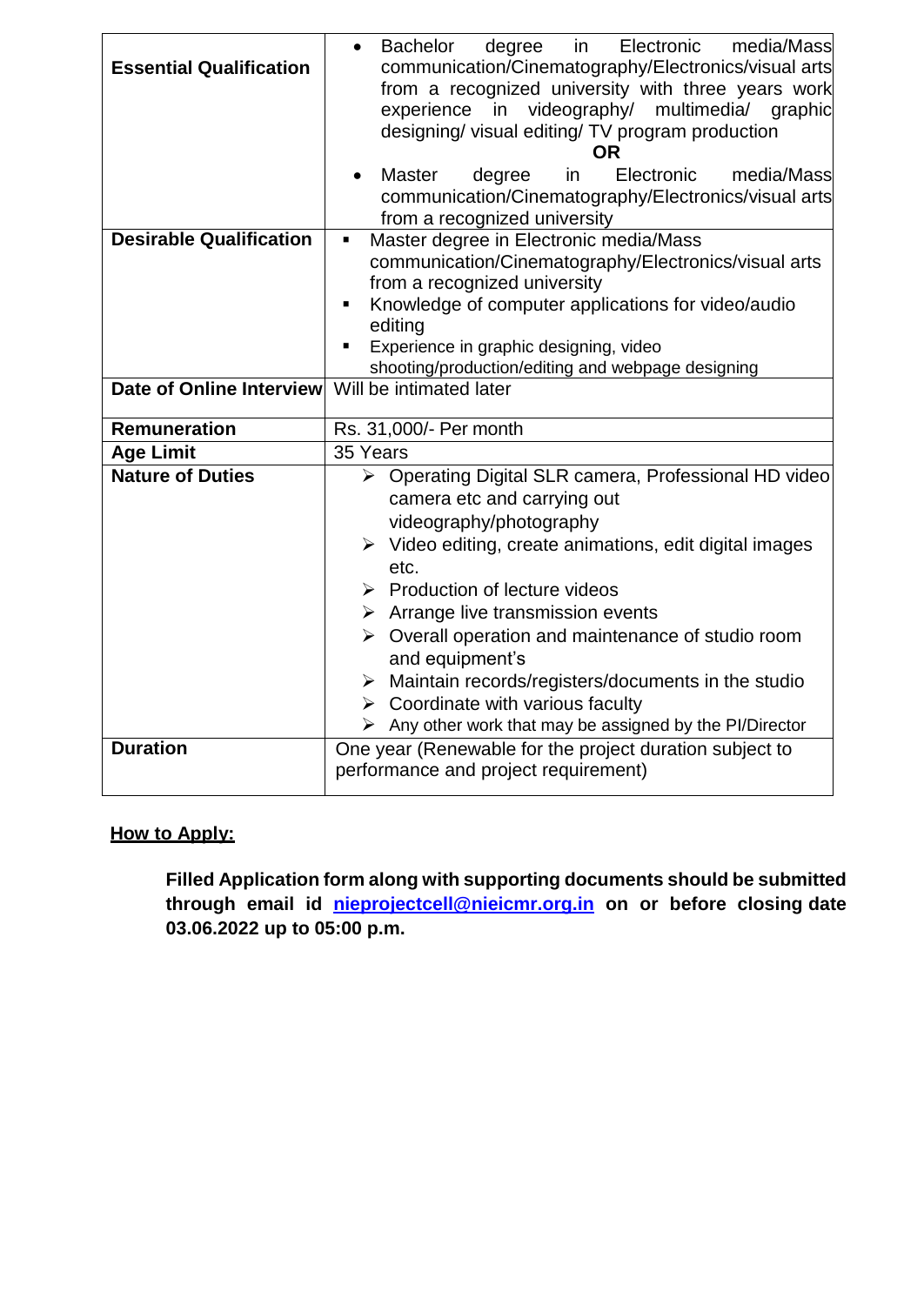## **Instructions to the candidates:**

- 1) The application should be as per the prescribed format (Annexure  $A$ ).
- 2) Candidates should enclose photocopies of educational qualification and experience and other testimonials duly self attested along with filled application.
- 3) The crucial date for determining the age limit shall be the closing date for receipt of application.
- 4) Experience certificate should clearly indicate the nature of duty during the period of employment.
- 5) No Objection Certificate from the current employer (for Govt. / AB / PSU Servants only).
- 6) All posts are contractual for the duration offered. The appointment may be renewed after every specific period of time subject to satisfactory performance and project requirement.
- 7) The incumbents selected will have no claim for regular appointments under NIE / ICMR or continuation of his/her services in any other project.
- 8) TA/DA will not be paid by NIE for joining the post in case of selection.
- 9) The Director, ICMR NIE reserves the right to increase or decrease the number of posts or cancel the recruitment or re – advertise the posts, without assigning any reasons thereof, no further correspondence will be entertained in this regard.
- 10)Candidates are advised to check ICMR NIE website regularly for further information, changes, which will be updated from time to time.
- 11)Date, Time and Place of interview will be intimated by email separately to the eligible candidates.
- 12) Incomplete applications without relevant enclosures will be out rightly rejected.

**DIRECTOR**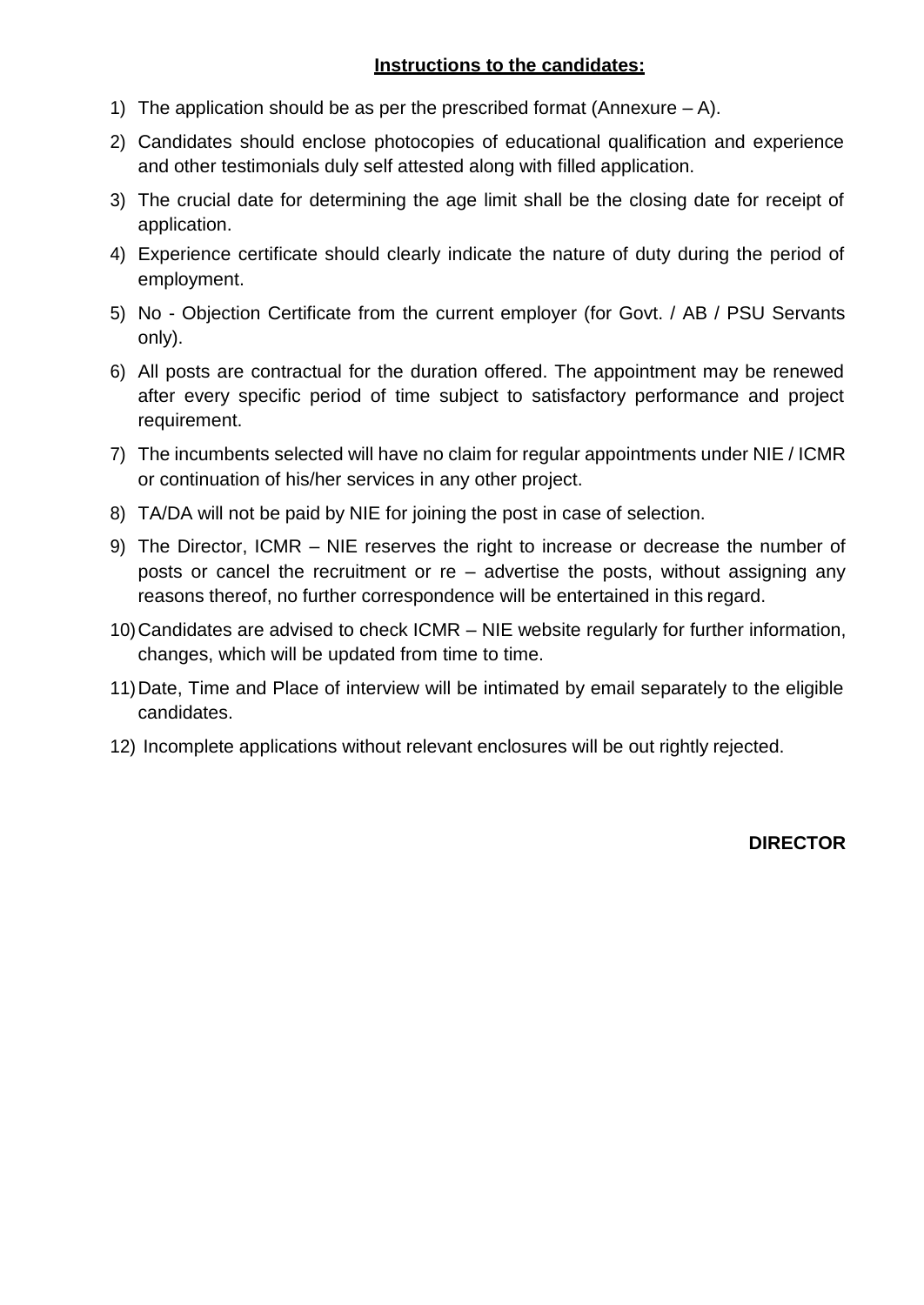#### **Annexure – A**

## **APPLICATION FORM FOR THE PROJECT POST**

# **ICMR-NATIONAL INSTITUTE OF EPIDEMIOLOGY**

Second Main Road, TNHB, Ayapakkam, Chennai – 600 077

**Application for the post:**

**Project:**

| 1)  | Name (full in block letters)                      |                                                                                                                      |  |  |
|-----|---------------------------------------------------|----------------------------------------------------------------------------------------------------------------------|--|--|
| 2)  | <b>Father's Name</b>                              |                                                                                                                      |  |  |
| 3)  | <b>Mother's Name</b>                              |                                                                                                                      |  |  |
| 4)  | Date of birth (dd/mm/yyyy)                        | Years<br>--------Months<br>Days                                                                                      |  |  |
| 5)  | <b>Sex</b>                                        |                                                                                                                      |  |  |
| 6)  | Applying under SC /ST /<br><b>OBC/EWS/General</b> | General/SC/ST/OBC/EWS(Circle the appropriate)                                                                        |  |  |
| 7)  | Are you Physically handicapped                    | YES /NO                                                                                                              |  |  |
| 8)  | <b>Address for communication</b><br>with pin code | <b>Applicant Name:</b><br>$S/O/D/O/C/O$ :<br>Door No:<br>Street:<br>Village/Town:<br>Post:<br>District:<br>Pin code: |  |  |
| 9)  | <b>Mobile/Phone No.for</b><br>contact             |                                                                                                                      |  |  |
| 10) | <b>Email ID (mandatory)</b>                       |                                                                                                                      |  |  |

RECENT PASSPORT

> SIZE **COLOUR** PHOTO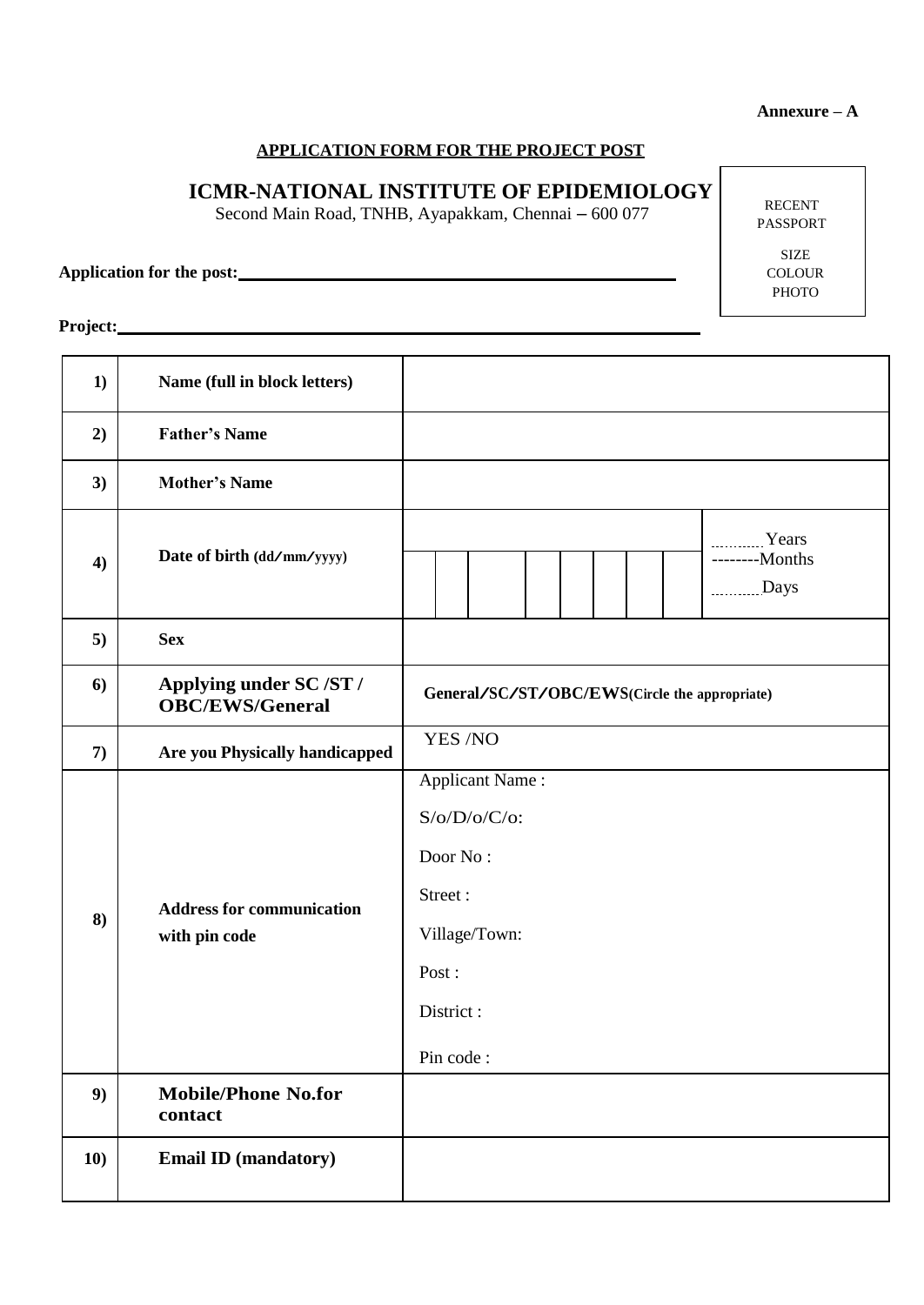## **11) Educational Qualifications**

| No. | <b>Exam Passed</b> | <b>Board /University</b> | <b>Year of</b><br>Passing | % of Marks |
|-----|--------------------|--------------------------|---------------------------|------------|
|     |                    |                          |                           |            |
|     |                    |                          |                           |            |
|     |                    |                          |                           |            |
|     |                    |                          |                           |            |
|     |                    |                          |                           |            |
|     |                    |                          |                           |            |

## **12) Experience**

| SI.<br>N <sub>0</sub> | <b>Name of the Institution</b>                                           | <b>Nature of</b><br>employment* | Date of<br>joining | Date of<br>leaving | <b>Years</b> | <b>Months</b> | <b>Days</b> |
|-----------------------|--------------------------------------------------------------------------|---------------------------------|--------------------|--------------------|--------------|---------------|-------------|
|                       |                                                                          |                                 |                    |                    |              |               |             |
|                       |                                                                          |                                 |                    |                    |              |               |             |
|                       |                                                                          |                                 |                    |                    |              |               |             |
|                       |                                                                          |                                 |                    |                    |              |               |             |
|                       |                                                                          |                                 |                    |                    |              |               |             |
|                       | <b>Total</b><br>* Provide Certificate of proof in support of your claim. |                                 |                    |                    |              |               |             |

**13) Publications (attach separate sheet, if space is not enough)**

| Sl.<br>No. | Title of the paper | Name of the journal | First/co/<br>corresponding<br>author | <b>Impact Factor</b> |
|------------|--------------------|---------------------|--------------------------------------|----------------------|
|            |                    |                     |                                      |                      |
|            |                    |                     |                                      |                      |
|            |                    |                     |                                      |                      |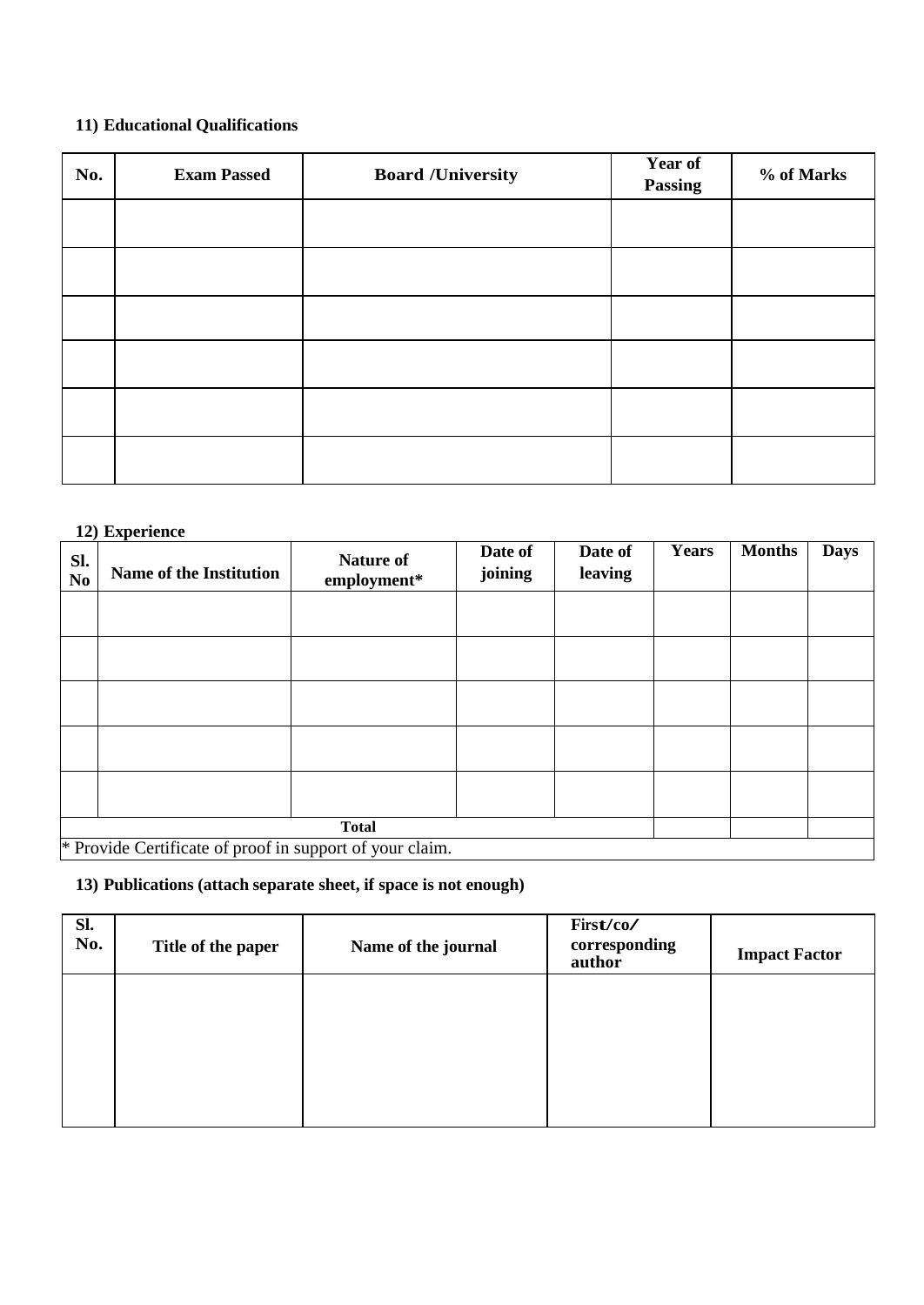## **14) Books/Chapter (attach separate sheet, if space is not enough)**

| SI.<br>No. | <b>Title of the Book</b> | <b>ISBN</b> | Role: Author/Editor etc. |
|------------|--------------------------|-------------|--------------------------|
|            |                          |             |                          |
|            |                          |             |                          |
|            |                          |             |                          |
|            |                          |             |                          |
|            |                          |             |                          |
|            |                          |             |                          |

#### **15) Projects (attach separate sheet, if space is not enough)**

| Name of the project | <b>Budget (in Rs.)</b> | <b>Funding Agency</b> | Role: PI/Co-PI |
|---------------------|------------------------|-----------------------|----------------|
|                     |                        |                       |                |
|                     |                        |                       |                |
|                     |                        |                       |                |
|                     |                        |                       |                |
|                     |                        |                       |                |
|                     |                        |                       |                |
|                     |                        |                       |                |

#### **16) Awards (attach separate sheet, if space is not enough)**

| Sl.No. | Name of the award | Type: National/International etc. | Description of the award |
|--------|-------------------|-----------------------------------|--------------------------|
|        |                   |                                   |                          |
|        |                   |                                   |                          |
|        |                   |                                   |                          |
|        |                   |                                   |                          |
|        |                   |                                   |                          |
|        |                   |                                   |                          |
|        |                   |                                   |                          |
|        |                   |                                   |                          |